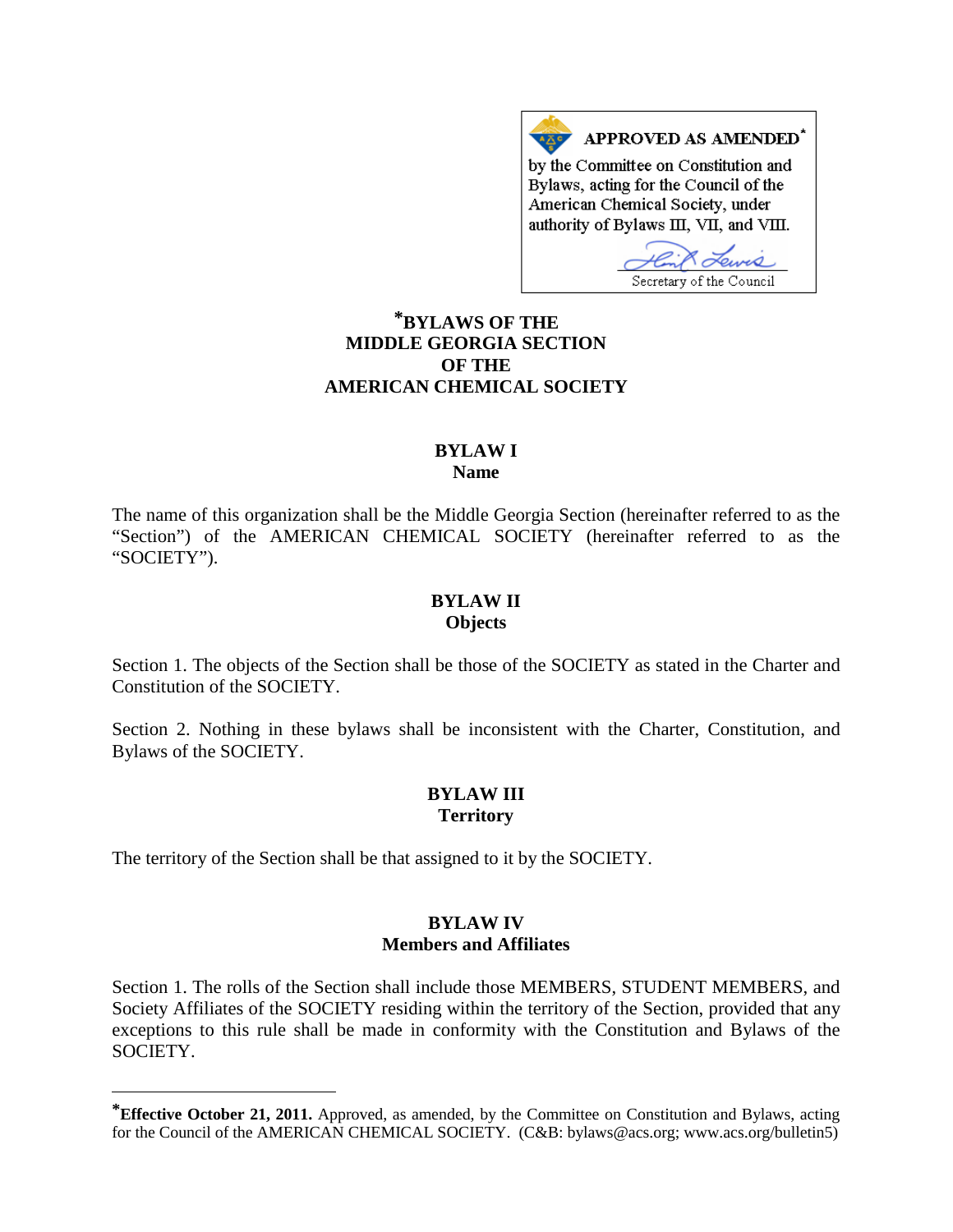Section 2. The Section may have Local Section Affiliates as authorized in the Constitution and Bylaws of the SOCIETY.

Section 3. Local Section Affiliates shall have such rights and privileges as are accorded them by the Constitution and Bylaws of the SOCIETY. A STUDENT MEMBER may hold an elective position or serve as a Temporary Substitute Councilor. A Society Affiliate or Local Section Affiliate may not vote for or hold an elective position, or vote on Articles of Incorporation and bylaws. A Local Section Affiliate may not serve as a member of the Executive Committee; a Society Affiliate may not serve as a voting member of the Executive Committee.

#### **BYLAW V Organization**

Section 1. The officers of the Section shall be a Chair, Chair-Elect, Secretary, and Treasurer. The offices of Secretary and of Treasurer may be held by the same person.

Section 2. The Section shall have Councilors and Alternate Councilors as provided in the Constitution and Bylaws of the SOCIETY.

Section 3. The Executive Committee shall consist of the officers of the Section, the Immediate Past Chair, the Councilors, and the Alternate Councilors.

# **BYLAW VI Manner of Election and Terms of Office**

Section 1. The officers of the Section shall be elected by the members, and shall take office on January 1. The Chair shall hold office for one year or until a successor qualifies. Upon completion of the Chair's term of office, the Chair-Elect shall succeed to the office of Chair. The Treasurer shall hold office for two years or until a successor qualifies. The Secretary shall hold office for two years or until a successor qualifies. The terms for Treasurer and Secretary shall be staggered to provide rotation.

Section 2. Councilors and Alternate Councilors shall be elected for a term of three years beginning on January 1.

Section 3. In the event of a vacancy in the office of Chair, the Chair-Elect shall assume the added duties of the Chair for the unexpired term. All other vacancies shall be filled by the Executive Committee from among the members by interim appointment for the period up to the next annual election, at which time the Section shall elect a member to complete the unexpired term, if any. In the event the office of Chair-Elect is filled by such interim appointment, the Section shall elect both a Chair and a Chair-Elect at its next annual election.

Section 4. The Chair shall appoint a Nominating Committee not later than September of each year. Not more than one member of the Executive Committee may be a member of the Nominating Committee.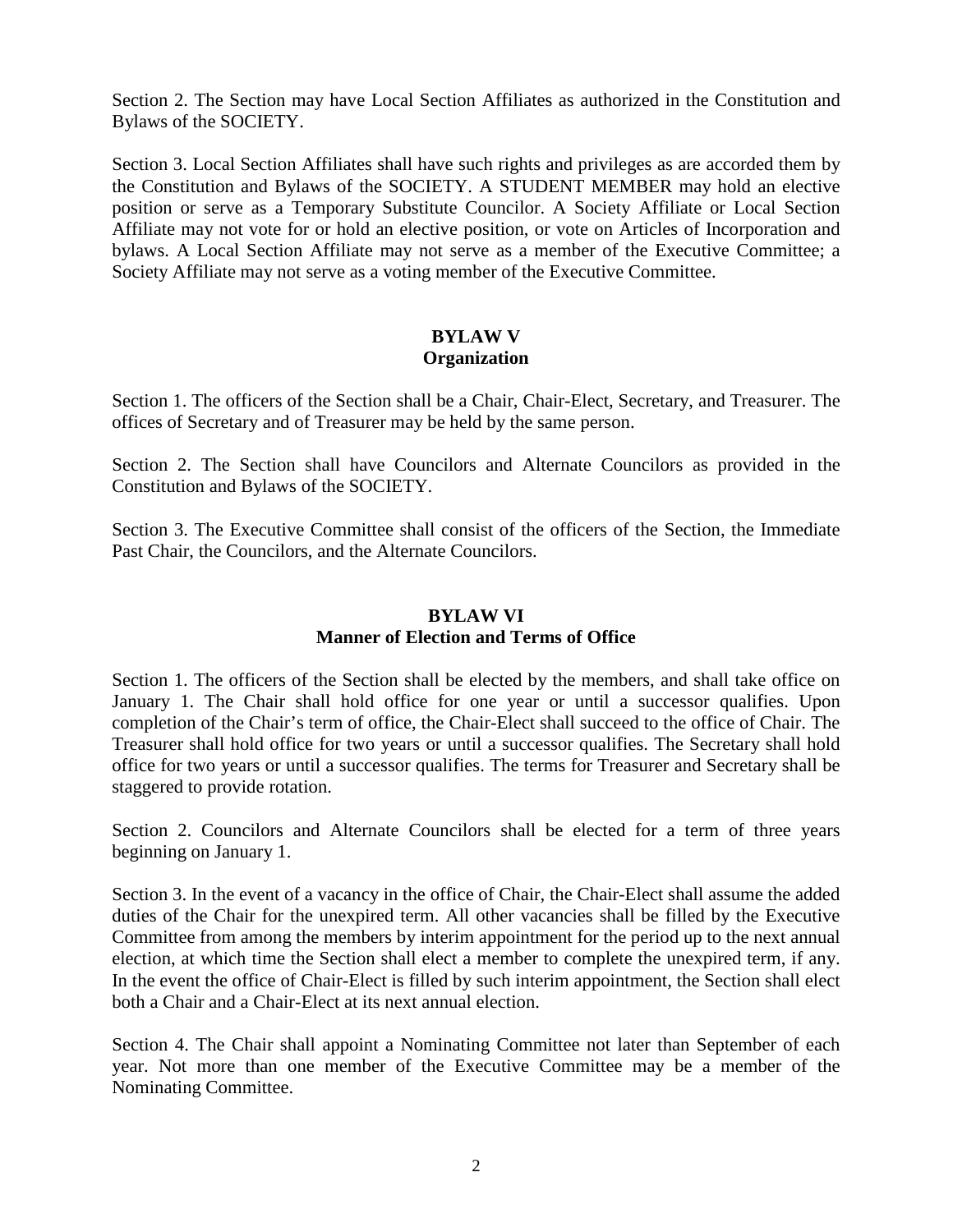Section 5. The Nominating Committee shall nominate one or more members for each elective position for which a vacancy will occur and shall make a report at a regular meeting of the Section. With the exception of the Chair and Chair-Elect, the incumbent of any elective position may be renominated. After the report of the Committee, nominations may be received from the floor or by petition. Only nominees who have agreed to serve if elected may be named on the ballot.

Section 6. The Secretary, or other designated officer of the Section, shall prepare an election ballot on which shall appear the names, in order chosen by lot, of all candidates.

Section 7. In accordance with the SOCIETY's Bylaws, balloting procedures should ensure fair balloting that is open to all eligible members, protection against fraudulent balloting, and the timely reporting and archiving of balloting results. Balloting shall begin no later than October 15 and shall end no later than November 8. Ballots shall be made available to all voting members of the Section.

Section 8. The Chair shall appoint as Tellers two or more members who are neither candidates for office nor members of the Executive Committee. The Tellers shall verify that ballots are valid and tallied correctly.

Section 9. Elections shall be completed and the results certified to the Executive Director of the SOCIETY by December 1, as required by the Bylaws of the SOCIETY.

Section 10. In case of a tie vote for any elective position, the Executive Committee shall select from among the tied candidates.

Section 11. The Chair shall inform all candidates of the election results and shall arrange for distributing this information to all members and affiliates of the Section.

Section 12. The Secretary shall retain all ballots for at least ninety days after either the announcement of the results to the membership or until any disputes have been resolved, whichever is later.

## **BYLAW VII Recall of Elected Officials**

Section 1. The elected officials of the Section (officers or elected Executive Committee members) are subject to recall for neglect of duties or conduct injurious to the SOCIETY. Recall procedures are not applicable to Councilors and Alternate Councilors elected by Local Sections.

Section 2. The recall of an official shall be initiated when a signed petition, indicating in writing the specific charges and reasonable substantiating evidence, is submitted to the Chair from at least five voting members of the Section. In the event the Chair is the official in question, the Chair-Elect shall receive the petition and shall assume the duties of the office of Chair with respect to this issue until the issue is resolved.

Section 3. The Chair shall without delay determine that the petitioners are aware of the gravity of their actions and the procedures to be followed. The Chair shall seek an alternate resolution to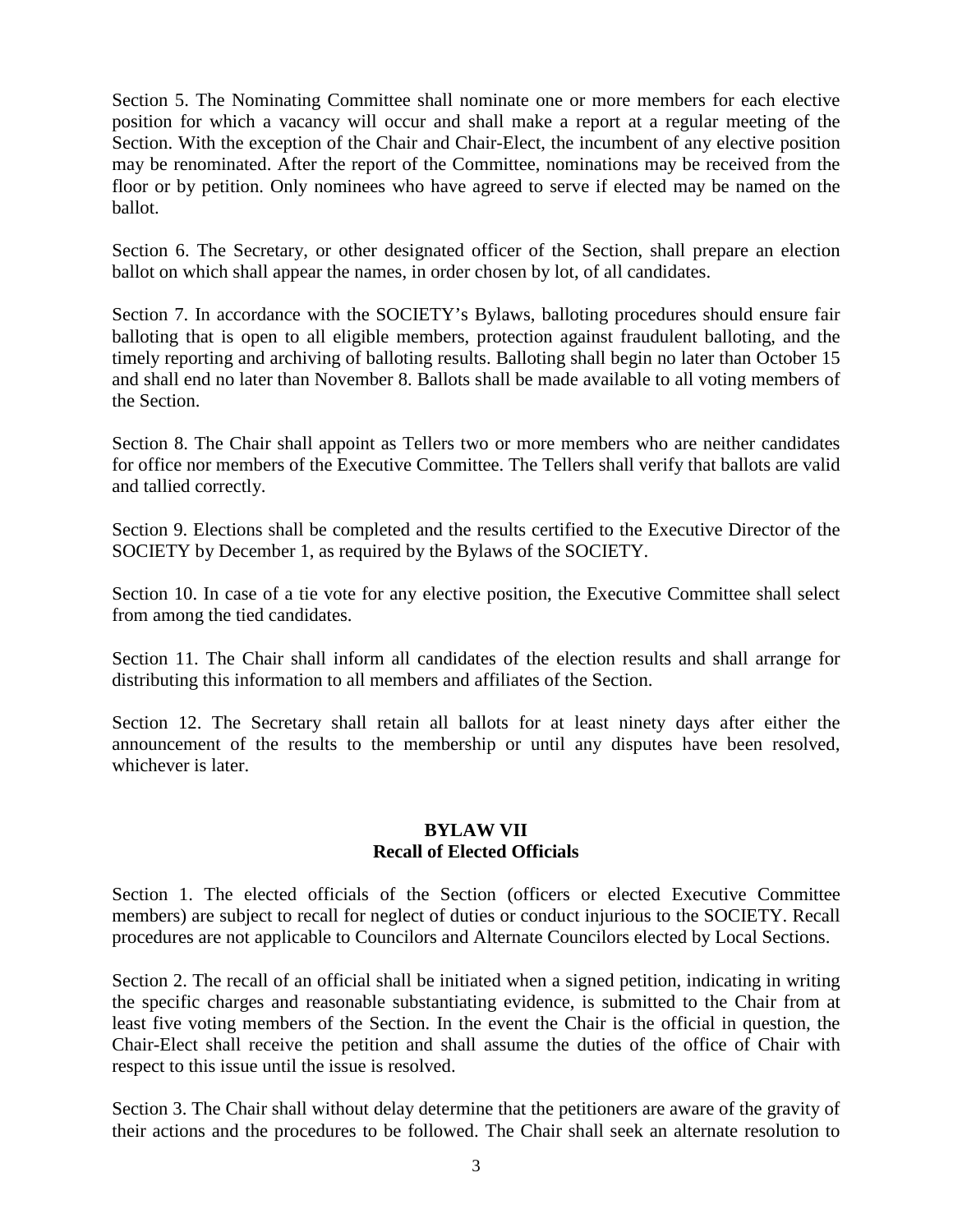the problem and a withdrawal of the petition at this time. In the absence of a resolution to the problem, the Chair shall present the issue to the Executive Committee as a new business item at the next Executive Committee meeting.

- a. The Executive Committee shall promptly continue the recall process or dismiss the petition as ill-founded or find an alternative solution to the problem. The Chair shall promptly inform the petitioners and the official of the decision of the Executive Committee.
- b. If the proceedings continue, the Chair shall assign the duties of the official to another qualified member of the Section until the issue is resolved.
- c. If the proceedings continue, the official shall be offered an opportunity to answer the allegations in the petition before the Executive Committee.

Every reasonable effort shall be made to contact the official throughout this procedure. That effort shall include a certified letter to the last known address on the official SOCIETY membership rolls. Upon notification, the official shall have thirty days to make a written response to the allegations. The Executive Committee shall decide whether to proceed after studying the official's response. The Chair shall inform the official and the petitioners of the decision of the Executive Committee.

If no contact with the official can be made after a reasonable effort, the Executive Committee may remove the official in question with a two-thirds (2/3) vote of the remaining members of the Executive Committee.

- d. If the proceedings continue, the official shall choose one of the following options:
	- (1) The official may resign.
	- (2) The official may request a recall vote in the same manner as the original election, which must be consistent with the Section bylaws. The voting membership shall be informed, through brief written statements prepared by the Executive Committee and the official, of the issues involved with the recall vote. Both statements shall be given to the voting membership before the vote is taken.
	- (3) The official may request a hearing and a recall vote by the remaining members of the Executive Committee. A two-thirds (2/3) vote of the remaining members of the Executive Committee shall be required to recall the official.
	- (4) The official may choose not to respond and thus forfeit the position.

Section 4. The vacancy provisions of these bylaws shall be used to fill a vacancy caused by a recall process. The membership of the Section and the Executive Director of the SOCIETY shall be informed of the results of the recall process and the replacement of the official.

#### **BYLAW VIII Duties of Officers and Executive Committee**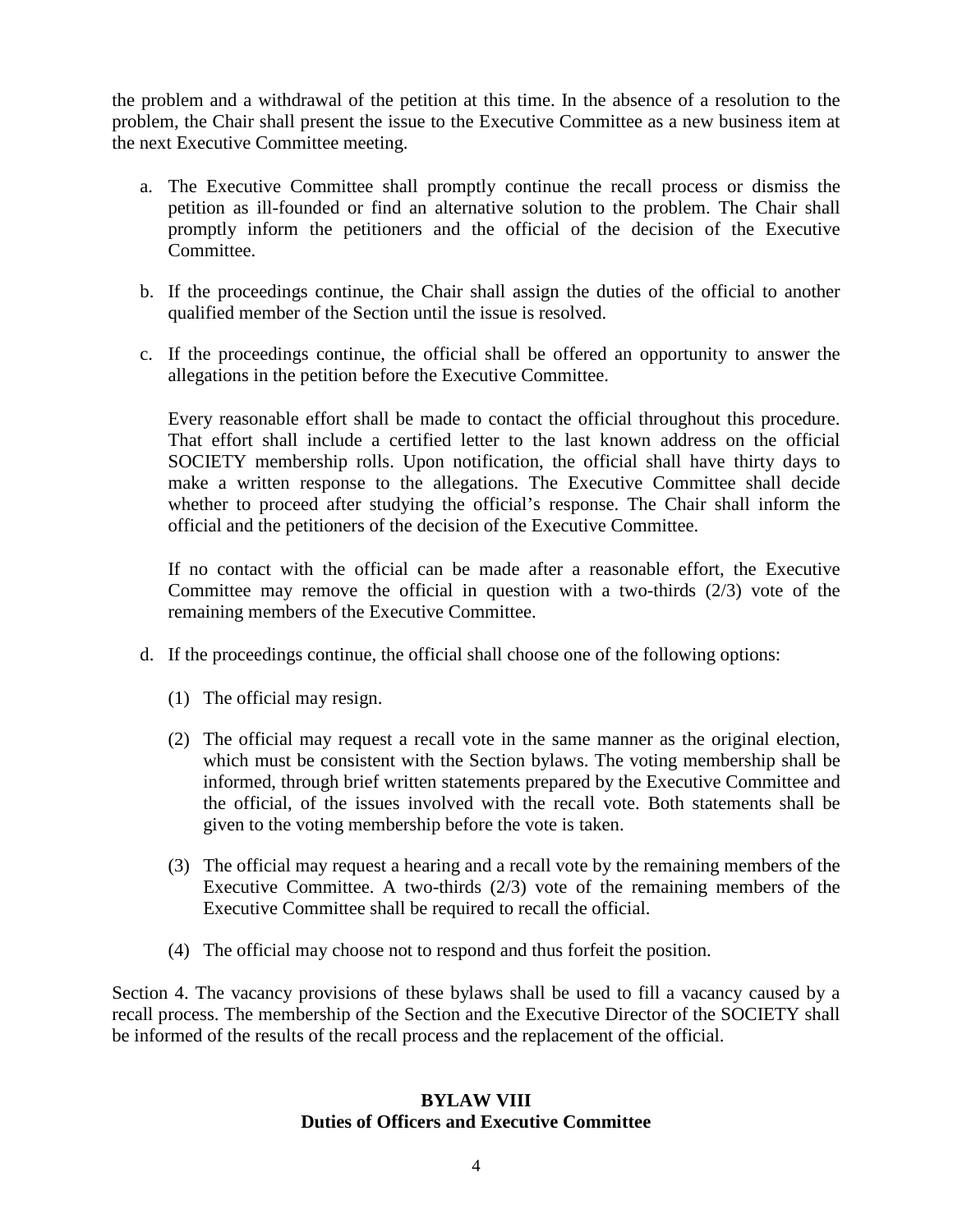Section 1. The duties of the officers shall be those customarily performed by such officers, together with those responsibilities prescribed by the Constitution and Bylaws of the SOCIETY and by these bylaws and such other duties as may be assigned by the Executive Committee.

Section 2. The Chair of the Section shall serve as Chair of the Executive Committee and shall appoint members and/or affiliates to all committees authorized in these bylaws or by the Executive Committee.

Section 3. The Executive Committee shall be the governing body of the Section and as such, shall have full power to conduct, manage, and direct the business and affairs of the Section in accordance with the Constitution and Bylaws of the SOCIETY and these bylaws.

## **BYLAW IX Committees**

The Executive Committee shall establish committees as necessary for the proper operation of the Section. Committee members shall be chosen, and committee chairs designated, by the Chair of the Section with the concurrence of the Executive Committee.

## **BYLAW X Meetings**

Section 1. The Section shall hold regular meetings at places and times designated by the Executive Committee.

Section 2. The Section may hold special meetings at the call of the Executive Committee or at the request of 15 members of the Section. The notices of special meetings shall state the exact nature of the business to be considered and no other business shall be transacted at such meetings.

Section 3. Due notice of all meetings shall be distributed to each member and affiliate of the Section. A quorum for transaction of business at a Section meeting shall consist of 15 members of the Section. No business shall be transacted in the absence of a quorum.

Section 4. The Executive Committee shall meet upon due notice to its members at the call of the Chair or at the request of a majority of the members of the Committee. In the absence of a quorum, which shall be a majority of the members of the Executive Committee, called meetings of the Executive Committee shall adjourn to a date.

## **BYLAW XI Finances**

Section 1. All members and assigned Society Affiliates of the Section may be requested to pay voluntarily such annual Local Section dues as may be set by the Executive Committee.